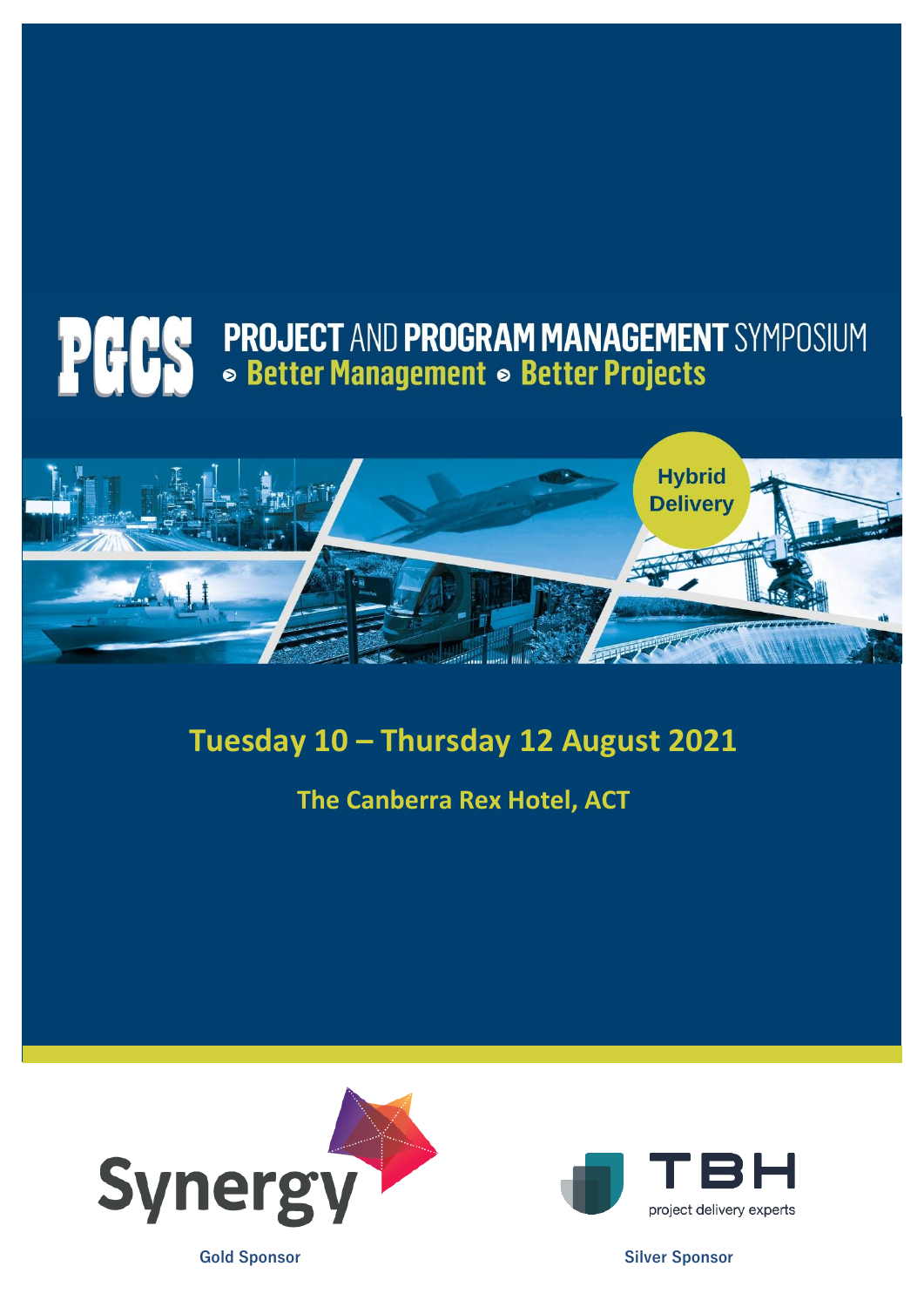| <b>SYMPOSIUM PROGRAM - DAY 1</b> |                                                                                                                                            |                                                                                                            |  |  |  |  |
|----------------------------------|--------------------------------------------------------------------------------------------------------------------------------------------|------------------------------------------------------------------------------------------------------------|--|--|--|--|
| <b>TUESDAY 10 AUGUST 2021</b>    |                                                                                                                                            |                                                                                                            |  |  |  |  |
| 8.00am                           | Registration                                                                                                                               |                                                                                                            |  |  |  |  |
|                                  | Room 1<br>Chair: Tim Gavel                                                                                                                 |                                                                                                            |  |  |  |  |
| $9.00am -$<br>9.10am             | Symposium Open, Welcome Address & Walt Lipke Award Presentation<br>Hon. Andrew Gee MP, Minister for Veterans Affairs and Defence Personnel |                                                                                                            |  |  |  |  |
| $9.10am -$<br>9.20am             | <b>Symposium Introduction &amp; Update *</b><br>Mr Patrick Weaver                                                                          |                                                                                                            |  |  |  |  |
| $9.20am -$<br>10.00am            | Opening Keynote Address - Suppliers - Harmonising the Relationship *<br>Mr Oliver Baker                                                    |                                                                                                            |  |  |  |  |
| 10.00am -<br>10.50am             | Keynote Address - Managing for Delivery: Insights from a Senior Leader on program management and controls*<br>Mr Shane Fairweather         |                                                                                                            |  |  |  |  |
| 10.50am                          | <b>Morning Tea</b>                                                                                                                         |                                                                                                            |  |  |  |  |
|                                  | <b>Defence and Major Project</b>                                                                                                           | <b>Project Governance and Controls</b>                                                                     |  |  |  |  |
| 11.20am -                        | Session 1 - Stream 1                                                                                                                       | Session 1 - Stream 2 *                                                                                     |  |  |  |  |
| 12.00pm                          | Room 1<br>Chair: Tim Gavel                                                                                                                 | Room <sub>2</sub><br>Chair: Stacey Wehmeier                                                                |  |  |  |  |
|                                  | Joint Confidence Levels - combining project control<br>artefacts to inform decision making<br><b>Mr Andrew Butt</b>                        | The path from good project scheduling to implementing<br><b>Advanced Work Packaging</b><br>Mr Chris Carson |  |  |  |  |
| 12.00pm -                        | Session 2 - Stream 1                                                                                                                       | <b>Session 2 - Stream 2</b>                                                                                |  |  |  |  |
| 12.40pm                          | Room 1<br>Chair: Tim Gavel                                                                                                                 | Room 2<br>Chair: Stacey Wehmeier                                                                           |  |  |  |  |
|                                  | An update on the significant developments in integrated                                                                                    | Force Structure Plan 2020 costing methodology and                                                          |  |  |  |  |
|                                  | project controls, EVM and project reporting within and<br>external to CASG                                                                 | outcomes<br>Dr Anh Pham-Waddell                                                                            |  |  |  |  |
|                                  | Mr Andrew Goodwin                                                                                                                          |                                                                                                            |  |  |  |  |
| 12.40pm                          | Lunch                                                                                                                                      |                                                                                                            |  |  |  |  |
| $1.40pm$ -                       | Session 3 - Stream 1 *                                                                                                                     | Session 3 - Stream 2 *                                                                                     |  |  |  |  |
| 2.20pm                           | Room 1<br>Chair: Tim Gavel                                                                                                                 | Room 2<br><b>Chair:</b> Stacey Wehmeier                                                                    |  |  |  |  |
|                                  | Measuring RAAF training system resilience using survey                                                                                     | <b>Earned Schedule: application of the To Complete</b>                                                     |  |  |  |  |
|                                  | instrument                                                                                                                                 | <b>Schedule Performance Index</b>                                                                          |  |  |  |  |
|                                  | LCDR Victoria Jnitova and GPCAPT Adrian Xavier                                                                                             | Mr Walt Lipke                                                                                              |  |  |  |  |
| 2.20pm -<br>3.00pm               | Session 4 - Stream 1 *<br>Room 1                                                                                                           | <b>Session 4 - Stream 2</b><br>Room <sub>2</sub>                                                           |  |  |  |  |
|                                  | Chair: Tim Gavel                                                                                                                           | Chair: Stacey Wehmeier                                                                                     |  |  |  |  |
|                                  | Using Data Science Initiatives to deliver                                                                                                  | Let re-examine how Agile is EVM                                                                            |  |  |  |  |
|                                  | smart infrastructure and improve customer<br>experience - a Transport for NSW case study                                                   | Ms Meri Duncanson                                                                                          |  |  |  |  |
|                                  | Mr Sandeep Mathur                                                                                                                          |                                                                                                            |  |  |  |  |
| 3.00pm                           | <b>Afternoon Tea</b>                                                                                                                       |                                                                                                            |  |  |  |  |
|                                  | Room 1<br><b>Chair:</b> Tim Gavel                                                                                                          |                                                                                                            |  |  |  |  |
| 3.30pm -                         | <b>Locknote Address *</b>                                                                                                                  |                                                                                                            |  |  |  |  |
| 4.10pm                           | Multi-level governance in inter-organisational project networks<br>Prof Dr Ralf Müller                                                     |                                                                                                            |  |  |  |  |
| 4.10pm -                         | <b>Locknote Address</b>                                                                                                                    |                                                                                                            |  |  |  |  |
| 4.50pm                           | The real-word importance of effective project governance and controls - a combined Defence and Defence industry<br>perspective             |                                                                                                            |  |  |  |  |
|                                  | Mr Mark Purcell                                                                                                                            |                                                                                                            |  |  |  |  |
| 4.50pm -<br>5.00pm               | Close Day 1<br>Ms Stacey Wehmeier                                                                                                          |                                                                                                            |  |  |  |  |
| 5.00pm                           | <b>Reception / Networking</b>                                                                                                              |                                                                                                            |  |  |  |  |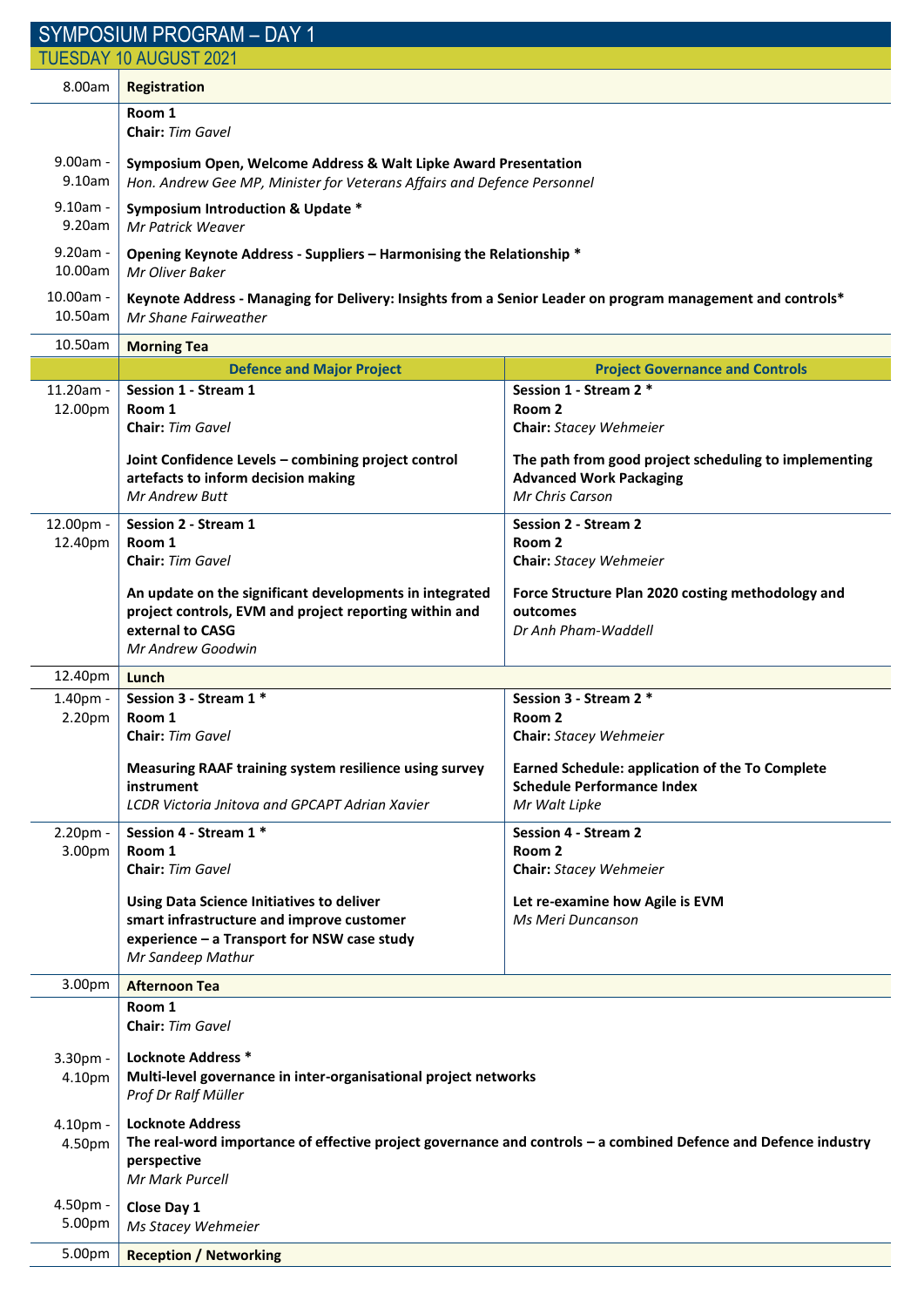| SYMPOSIUM PROGRAM - DAY 2       |                                                                                                                                          |                                                                                                                                                                                   |  |  |  |
|---------------------------------|------------------------------------------------------------------------------------------------------------------------------------------|-----------------------------------------------------------------------------------------------------------------------------------------------------------------------------------|--|--|--|
| <b>WEDNESDAY 11 AUGUST 2021</b> |                                                                                                                                          |                                                                                                                                                                                   |  |  |  |
| 8.00am                          | <b>Registration</b>                                                                                                                      |                                                                                                                                                                                   |  |  |  |
|                                 | Room 1<br>Chair: Tim Gavel                                                                                                               |                                                                                                                                                                                   |  |  |  |
| 9.00am -<br>9.10am              | Day 2 Opening *<br>Mr Patrick Weaver                                                                                                     |                                                                                                                                                                                   |  |  |  |
| $9.10am -$<br>9.50am            | <b>Keynote Address *</b><br>The future of project controls in an integrated world, BIM and beyond<br>Ms Loretta Bayliss                  |                                                                                                                                                                                   |  |  |  |
| 9.50am                          | <b>Morning Tea</b>                                                                                                                       |                                                                                                                                                                                   |  |  |  |
|                                 | Room 1<br>Chair: Tim Gavel                                                                                                               |                                                                                                                                                                                   |  |  |  |
| $10.20$ am -<br>11.00am         | <b>Keynote Address</b><br>Knowing how and when to apply an Agile approach<br>Ms Mandy Hill                                               |                                                                                                                                                                                   |  |  |  |
| 11.00am -<br>11.40am            | <b>Keynote Address *</b><br>Strategies to detect, prevent, and correct causes of project stress and failure<br>Mr Glen Alleman           |                                                                                                                                                                                   |  |  |  |
| 11.40am -<br>12.20pm            | <b>Keynote Address</b><br>Walt Lipke Award Winner                                                                                        |                                                                                                                                                                                   |  |  |  |
| 12.20pm                         | Lunch                                                                                                                                    |                                                                                                                                                                                   |  |  |  |
|                                 | <b>Academic</b>                                                                                                                          | <b>Research &amp; Innovation</b>                                                                                                                                                  |  |  |  |
| 1.20pm -<br>1.50pm              | <b>Session 1 - Stream 3</b><br>Room 1<br>Chair: Tim Gavel                                                                                | Session 1 - Stream 4 *<br>Room <sub>2</sub><br>Chair: Kym Henderson                                                                                                               |  |  |  |
|                                 | Walt Lipke Award - Runner-up #1                                                                                                          | Social media use in project management - an<br>exploratory study of multiple transport projects<br>Dr Yongjian Ke                                                                 |  |  |  |
| 1.50pm -                        | <b>Session 2 - Stream 3</b>                                                                                                              | <b>Session 2 - Stream 4</b>                                                                                                                                                       |  |  |  |
| 2.20pm                          | Room 1<br>Chair: Tim Gavel                                                                                                               | Room <sub>2</sub><br>Chair: Kym Henderson                                                                                                                                         |  |  |  |
|                                 | Walt Lipke Award - Runner-up #2                                                                                                          | Operational issues in workforce management and their<br>fit within the broader strategies in light of new<br>challenges in internal and external labour markets<br>Dr Jan Drienko |  |  |  |
| 2.20pm -                        | Session 3 - Stream 3 *                                                                                                                   | Session 3 - Stream 4 *                                                                                                                                                            |  |  |  |
| 3.00pm                          | Room 1<br>Chair: Tim Gavel                                                                                                               | Room <sub>2</sub><br>Chair: Kym Henderson                                                                                                                                         |  |  |  |
|                                 | The origins of Earned Value Management<br>Mr Patrick Weaver                                                                              | Integrating capability development: alignment of staff<br>and organisational goals using software<br>Dr Darrall Thompson and Mr Danny Carroll                                     |  |  |  |
| 3.00pm                          | <b>Afternoon Tea</b><br>Room 1<br>Chair: Tim Gavel                                                                                       |                                                                                                                                                                                   |  |  |  |
| 3.30pm -<br>4.10pm              | Locknote Address *<br>Enterprise Portfolio Management: What good looks like based on TBH's cross-sector experience<br>Mr Jonathan Jacobs |                                                                                                                                                                                   |  |  |  |
| 4.10pm -<br>4.50pm              | <b>Locknote Address</b><br>Conference summary and the way forward<br>Mr Ciril Karo                                                       |                                                                                                                                                                                   |  |  |  |
| 4.50pm -<br>5.00pm              | <b>Conference Close</b><br>Mr Kym Henderson                                                                                              |                                                                                                                                                                                   |  |  |  |

All sessions with a \* will be delivered virtually.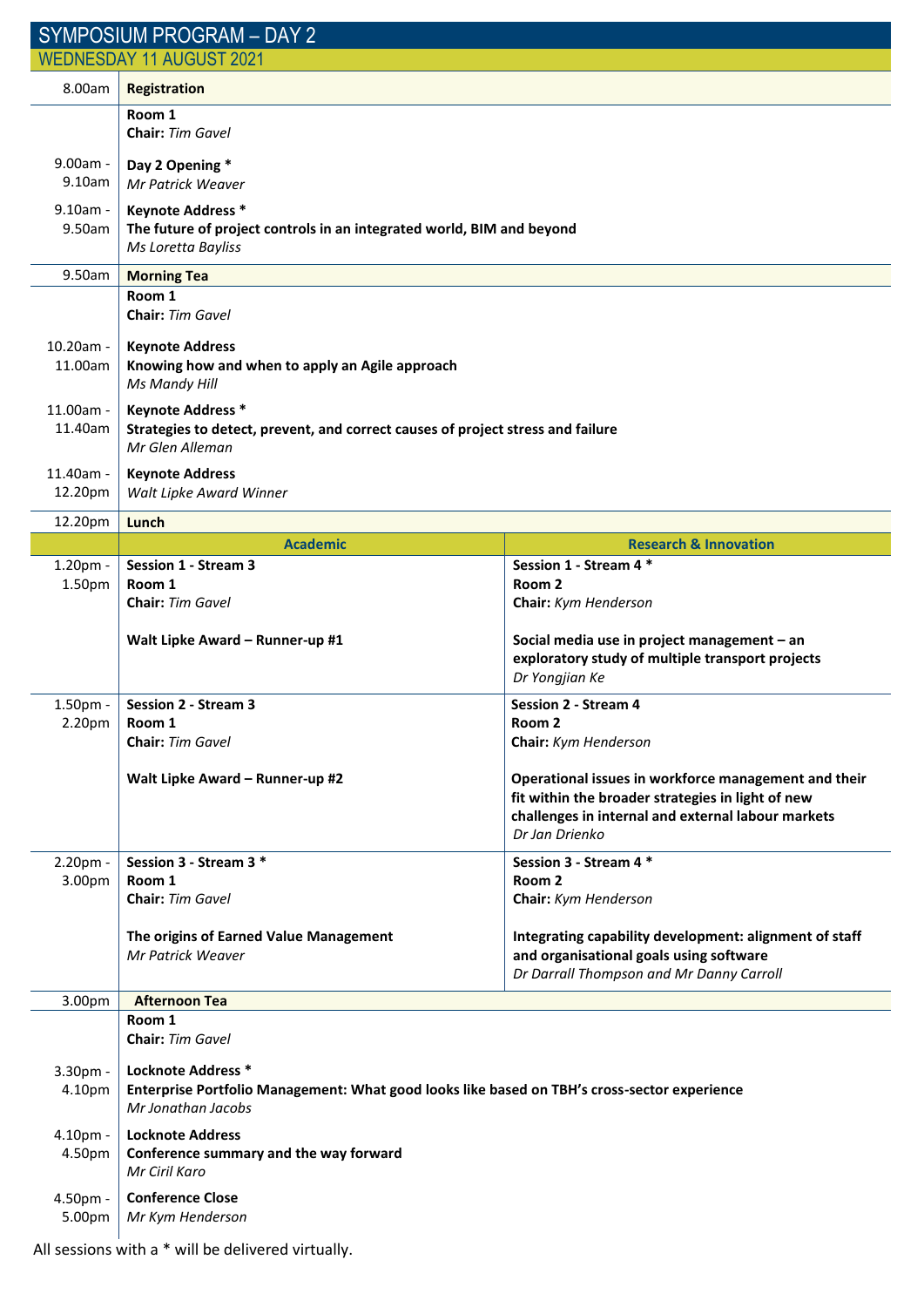|                      | SYMPOSIUM PROGRAM - DAY 3                                                                                |                                                                                                                         |                                                                                                                   |  |
|----------------------|----------------------------------------------------------------------------------------------------------|-------------------------------------------------------------------------------------------------------------------------|-------------------------------------------------------------------------------------------------------------------|--|
|                      | <b>THURSDAY 12 AUGUST 2021</b>                                                                           |                                                                                                                         |                                                                                                                   |  |
| $9.00am -$<br>5.00pm | Masterclass 1 *<br>Room 3                                                                                | Masterclass 2 *<br>Room 5                                                                                               | Masterclass 3 *<br>Room 4                                                                                         |  |
|                      | Strategies to detect, prevent, and<br>correct causes of project stress and<br>failure<br>Mr Glen Alleman | A practical guide to implementing<br><b>Complex Systems Governance</b><br>concepts on projects<br>Prof. Charles Keating | Leading the way on risk intelligent<br>decision making (risk vision,<br>framework and engagement)<br>Ms Val Jonas |  |
|                      | Morning Tea, Lunch and Afternoon Tea to be served during the day.                                        |                                                                                                                         |                                                                                                                   |  |

All sessions with a \* will be delivered virtually.

#### WALT LIPKE AWARD FINALISTS

**Developing employability attributes of higher education project management graduates: a scoping review** *Ms Roksana Jahan Tumpa*

**Modelling risk interdependencies to support decision making in project risk management: analytical and simulationbased methods**

*Ms Li Guan*

**The role of benefits owner in effective Benefits Management** *Dr Munir Ahmad Saeed*

#### SPONSORS & EXHIBITORS

| <b>Synergy Australia</b><br><b>Gold Sponsor</b> | Mr Travis Harvey<br>travis.harvey@tbhint.com<br>(02) 9922 2511 | www.synergygroup.net.au |
|-------------------------------------------------|----------------------------------------------------------------|-------------------------|
| <b>TBH</b><br>Silver Sponsor                    | Kaylene McCoy<br>kmccoy@synergygroup.net.au<br>(02) 6260 7477  | www.tbhconsultancy.com  |

**NOTES**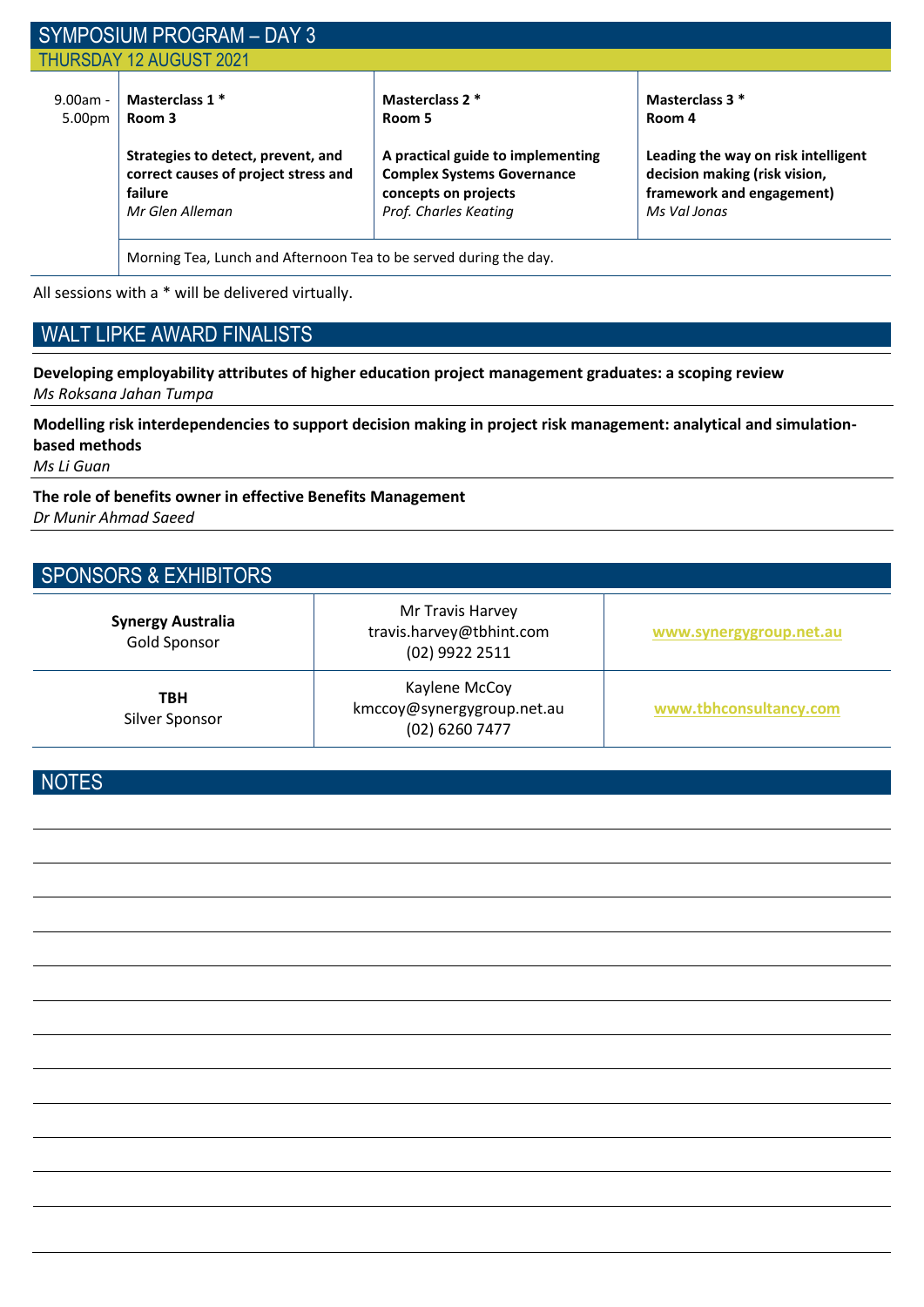# We Do **Anticipate**

Alian



Achieve

## **We Offer**

Portfolio, Program, **Project and Change Management** 

**Strategic Sourcing and Contract Management** 

## **Value Proposition**

We help government design and deliver fit for purpose programs and projects. Confident in our ability to connect and align efforts towards real outcomes, we are practical, people-focused and known for our ability to get the job done.

Put simply, we deliver value. Clients talk about us going over and above and being genuine about making their transformation initiatives work.

Our clients value our empathic, respectful and collaborative approach and high-quality advice. By working alongside our clients and offering a full suite of skills, we smoothly navigate the challenges and achieve success.

This is what we do better than anyone else.



#### **STRATEGIC PLANNING** PORTFOLIO SUPPORT

Supporting senior management decision making.

Continuous portfolio definition practices.

Providing a transparent and appropriate framework for oversight, review and continuous improvement.



#### **TACTICAL DELIVERY SUPPORT**

Practical hands-on support to the successful delivery of new capability and change.

Flexible pool of program, project and change delivery resources for speedy mobilisation.



#### **CENTRE OF EXCELLENCE CAPABILITY SUPPORT**

Standard processes, promoting consistent portfolio, program, project and change management working practices.

Ensuring their adoption and tailoring to suit the environment, size, complexity, importance, capability and risk.



 $- AT -$